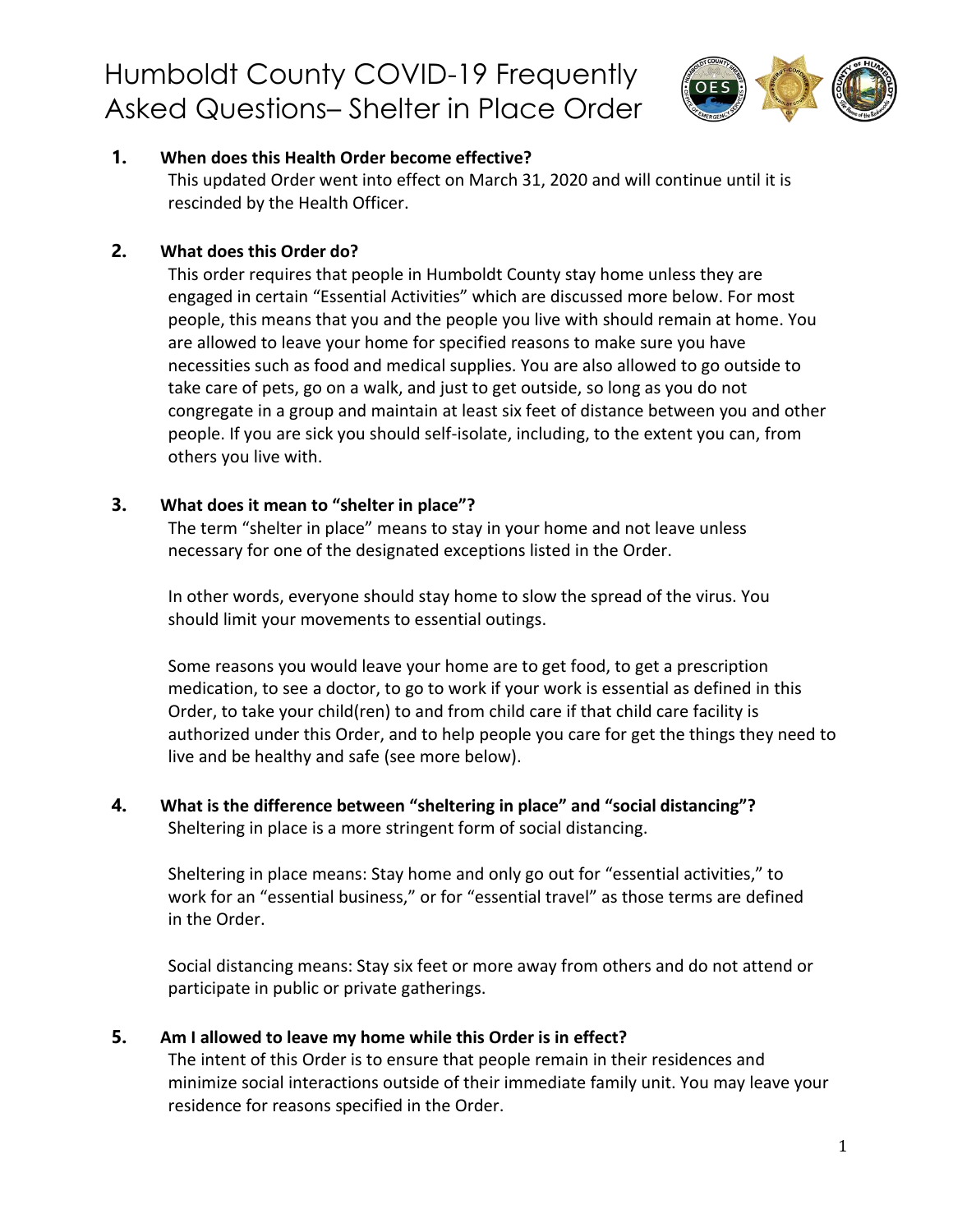

#### **6. [What activities are considered essential?](https://humboldtgov.org/FAQ.aspx?TID=93)**

Getting necessary services or supplies for yourself and your family, household members, and pets, or delivering services or supplies to others. For example, you can purchase food, medicine, pet food and supplies, and other household consumer products, and items that are necessary to maintain the safety, sanitation, and essential operation of residences.

The order permits going outside to walk, hike, cycle, or run while staying at least six feet away from other people. However, the use of public trails or park areas that do not allow for at least six feet of social distancing is not permitted. Working to provide essential products and services at an Essential Business. Caring for a family member or pet in another household.

### **7. [Why is this Order in](https://humboldtgov.org/FAQ.aspx?TID=93) place?**

This Order is in place to address the ongoing spread of the virus that causes COVID-19 within the County and throughout the state. Due to the outbreak of the COVID-19 virus in the general public, which is now a pandemic according to the World Health Organization, there is a public health emergency throughout the County. It is essential to slow virus transmission as much as possible to protect the most vulnerable and to prevent the health care system from being overwhelmed. One proven way to slow the transmission is to limit interactions among people to the greatest extent practicable. By reducing the spread of the COVID-19 virus, this Order helps preserve critical and limited health care capacity in the County.

### **8. [What happens if I don't comply with this](https://humboldtgov.org/FAQ.aspx?TID=93) Order?**

This Order is a legal Order issued under the authority of California law. You are required to comply, and it is a misdemeanor not to follow the Order punishable by fine, imprisonment or both (although the intent is not for anyone to get in trouble). It is critical for everyone to follow the Order to prevent the spread of COVID-19 and protect themselves, their loved ones, friends, neighbors and the whole community.

#### **9. [Can I leave home to visit friends or family members if there is no urgent](https://humboldtgov.org/FAQ.aspx?TID=93) need?**

No. For your safety as well as their safety, we need to help each other fight the spread of COVID-19 by staying at home. We need to all do our part to protect our friends and loved ones — and right now, avoiding non-essential visits is the best thing we can do.

**10. [How will I get food and medicines I need if I must "shelter in place" in my](https://humboldtgov.org/FAQ.aspx?TID=93) home?** The Order specifically allows people to leave their home to buy food, purchase medicine, and purchase necessary items. It also encourages businesses selling those items to remain open and allows employees of those businesses to keep working.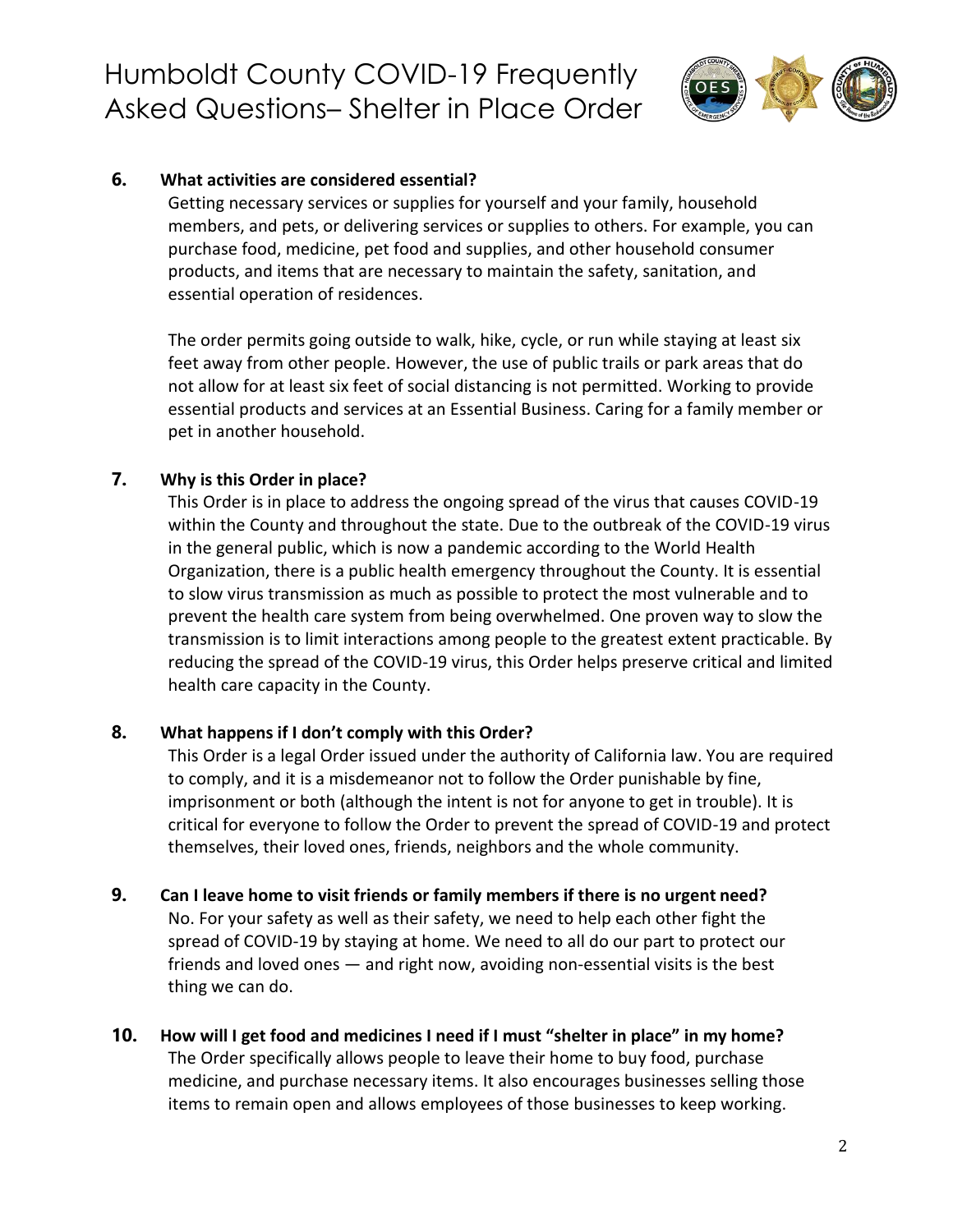

### **11. What kinds of businesses are [considered](https://humboldtgov.org/FAQ.aspx?TID=93) essential, according to the Order of the Health [Officer?](https://humboldtgov.org/FAQ.aspx?TID=93)**

- o Healthcare Operations and Essential Infrastructure (see additional information below)
- o Grocery stores, certified farmers' markets, farm and produce stands, supermarkets, food banks, convenience stores, and other establishments engaged in the retail sale of: canned food, dry goods, fresh fruits and vegetables, pet food and supplies, fresh meats, fish, and poultry, and any other household consumer products (such as cleaning and personal care products). Essential businesses providing food, whether in retail or in a restaurant may not allow self-service by the customer using shared utensils, including self-service bakery items, deli items, salads, shared condiment dispensers or similar food items that cannot be washed by the customer prior to consumption.
- o This includes stores that sell groceries and also sell other non-grocery products, and products necessary to maintaining the safety, sanitation, and essential operation of residences.
- o Farmers' markets shall comply with California Department of Public Health (CDPH) Guidance regarding Retail Food, Beverage, and Other Related Service Venues issued March 16, 2020;
- o Agriculture, food, and beverage cultivation, processing, and distribution, including but not limited to, farming, ranching, fishing, dairies, creameries, wineries and breweries in order to preserve inventory and production;
- o Businesses that are necessary to support agriculture, food, and beverage cultivation, processing, and distribution;
- o Businesses that provide food, shelter, and social services, and other necessities of life for economically disadvantaged or otherwise needy individuals;
- o Newspapers, television, radio, and other media services;
- o Gas stations and auto-supply, auto-repair, related facilities, car rental and auto retail necessary for Essential Functions;
- o Banks and related financial institutions;
- o Hardware and home appliance stores;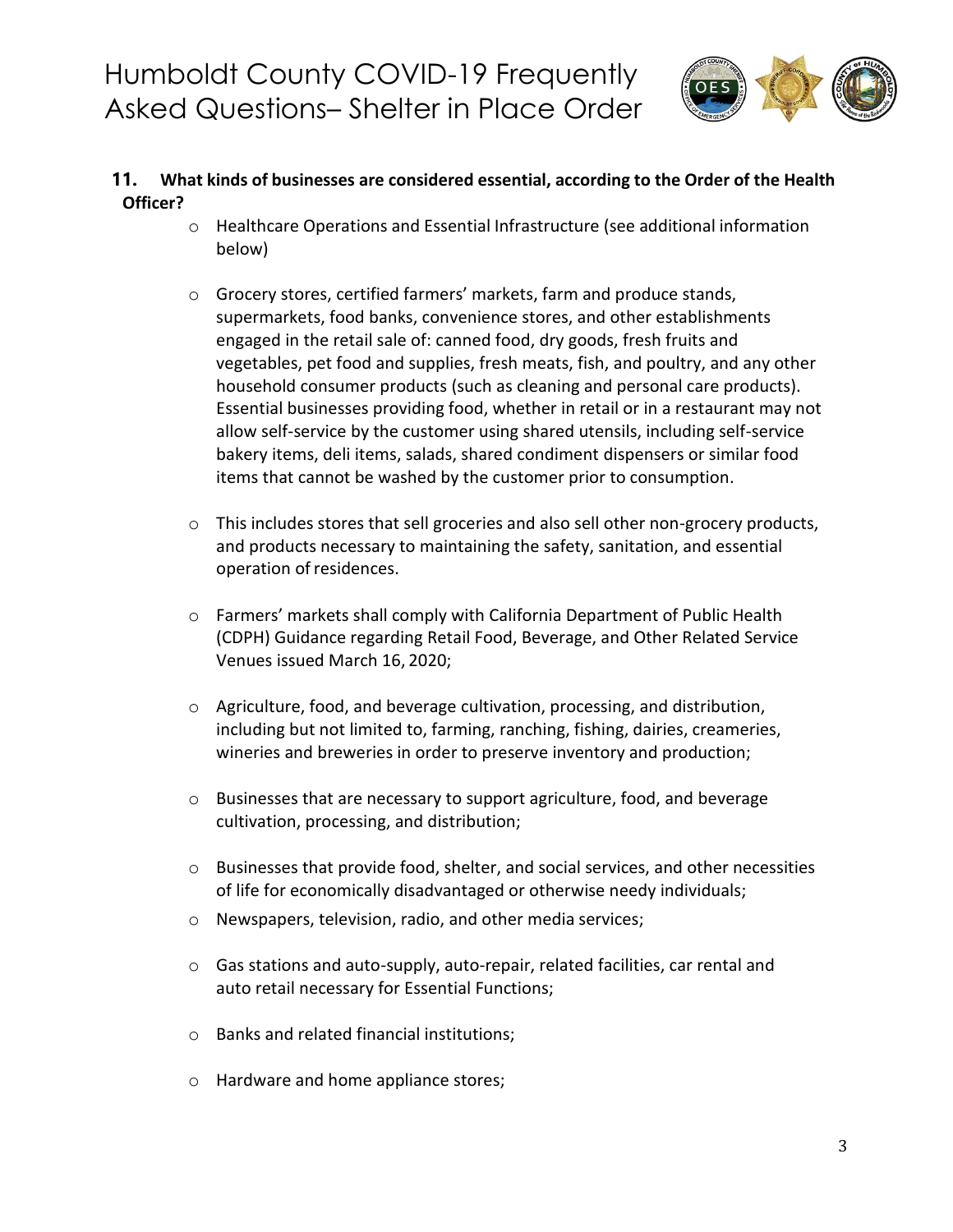

- $\circ$  Plumbers, electricians, exterminators, and other service providers who provide services that are necessary to maintaining the safety, sanitation, and essential operation of residences, Essential Activities, and Essential Businesses;
- o Businesses that support or provide Essential Infrastructure, including construction necessary for Essential Infrastructure;
- o Businesses providing mailing and shipping services, including post office boxes;
- o Educational institutions—including public and private K-12 schools, colleges, and universities— for purposes of facilitating distance learning or performing essential functions, provided that social distancing of six-feet per person is maintained to the greatest extent possible;
- o Laundromats, dry cleaners, and laundry service providers;
- o Restaurants and other facilities that prepare and serve food, but only for drivethru, delivery, or carry out. Schools and other entities that typically provide free food services to students or members of the public may continue to do so under the Order on the condition that the food is provided to students or members of the public on a pick-up and take-away basis only. Schools and other entities that provide food services under this exemption shall not permit the food to be eaten at the site where it is provided, or at any other gathering site. Food trucks shall comply with CDPH Guidance regarding Retail Food, Beverage, and Other Related Service Venues issued March 16, 2020; Essential businesses providing food, whether in retail or in a restaurant may not allow self-service by the customer using shared utensils, including self- service bakery items, deli items, salads, shared condiment dispensers or similar food items that cannot be washed by the customer prior to consumption.
- o Businesses that supply products needed for people to work from home;
- o Businesses that supply other essential businesses with the support or supplies necessary to operate, including businesses that supply or support the operations of first responders;
- o Businesses that ship or deliver groceries, food, goods or services directly to residences;
- o Airlines, taxis, and other private transportation providers providing transportation services necessary for Essential Activities and other purposes expressly authorized in this Order;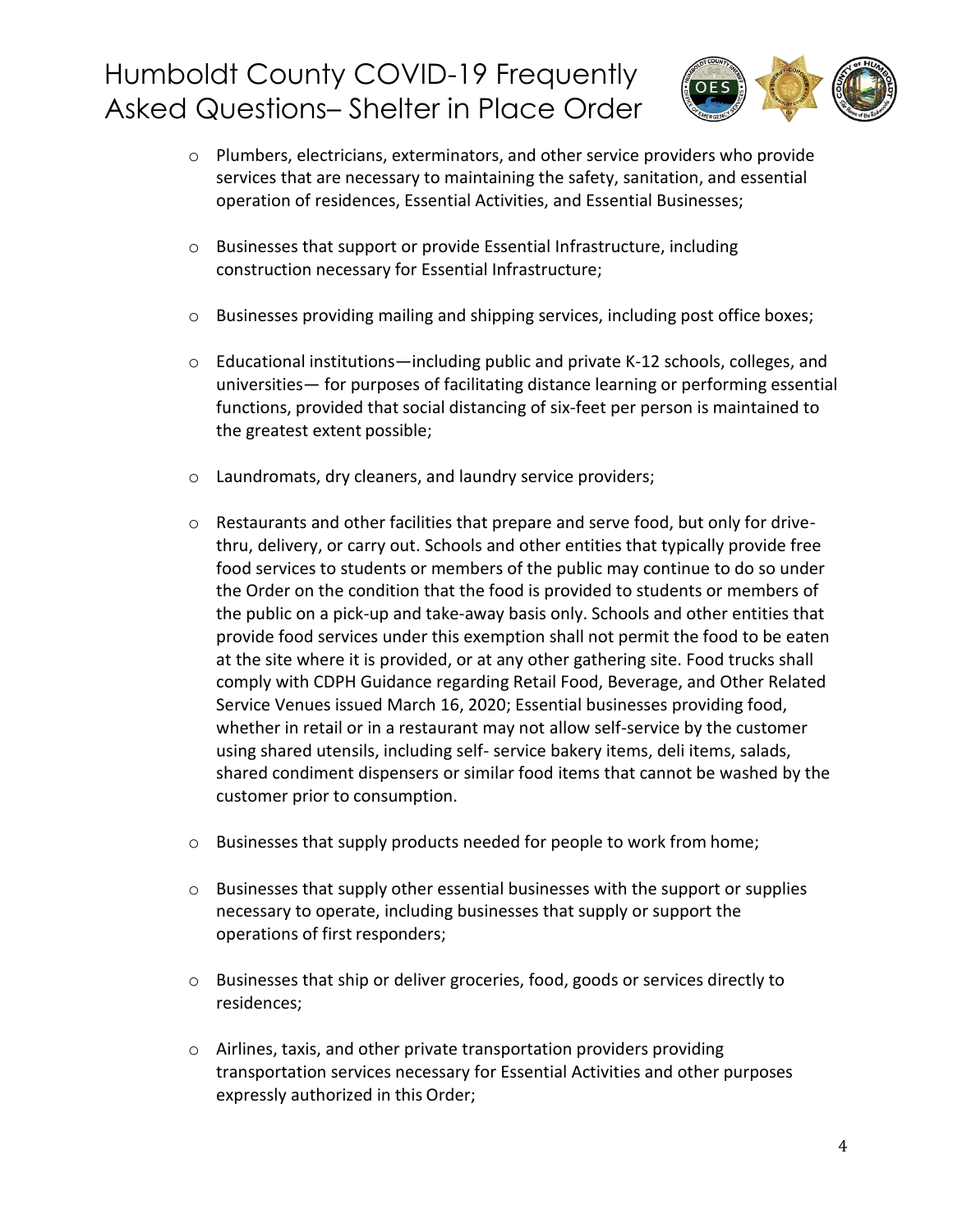

- o Home-based care for seniors, adults, or children;
- o Residential facilities and shelters for seniors, adults, and children;
- $\circ$  Professional services, such as legal or accounting services, when necessary to assist in compliance with legally mandated activities;
- o Animal care facilities that provide food, shelter, veterinary and/ or routine care and other necessities of life for animals.
- $\circ$  Childcare facilities providing services that enable employees exempted in the Order to work as permitted. To the extent possible, childcare facilities must operate under the following mandatory conditions:
	- Childcare must be carried out in stable groups of 12 or fewer ("stable" means that the same 12 or fewer children are in the same group each day).
	- Children shall not change from one group to another.
	- If more than one group of children is cared for at one facility, each group shall be in a separate room. Groups shall not mix with each other.
	- Childcare providers shall remain solely with one group of children.

### **12. [What does it mean to provide "Essential](https://humboldtgov.org/FAQ.aspx?TID=93) Infrastructure"?**

People may perform work necessary to the operation and maintenance of essential infrastructure including but not limited to public works construction, construction of housing (in particular affordable housing or housing for homeless individuals), construction related to essential businesses, airport operations, water, sewer, gas, electrical, oil refining, roads and highways, public transportation, solid waste collection, internet service, and telecommunication systems provided they can carry out those services in compliance with social distancing requirements.

### **13. What about first [responders?](https://humboldtgov.org/FAQ.aspx?TID=93)**

All first responders, emergency management personnel, emergency dispatchers, court personnel, and law enforcement are exempt from this Order.

#### **14. [Is this Health Order mandatory or is it just](https://humboldtgov.org/FAQ.aspx?TID=93) guidance?**

This Order is mandatory. All persons and other entities are required to comply if they do not fall within the exemptions that are specified in the Order. It is critical for everyone to follow the Order to prevent the spread of COVID-19 and protect themselves, their loved ones, friends, neighbors and the whole community.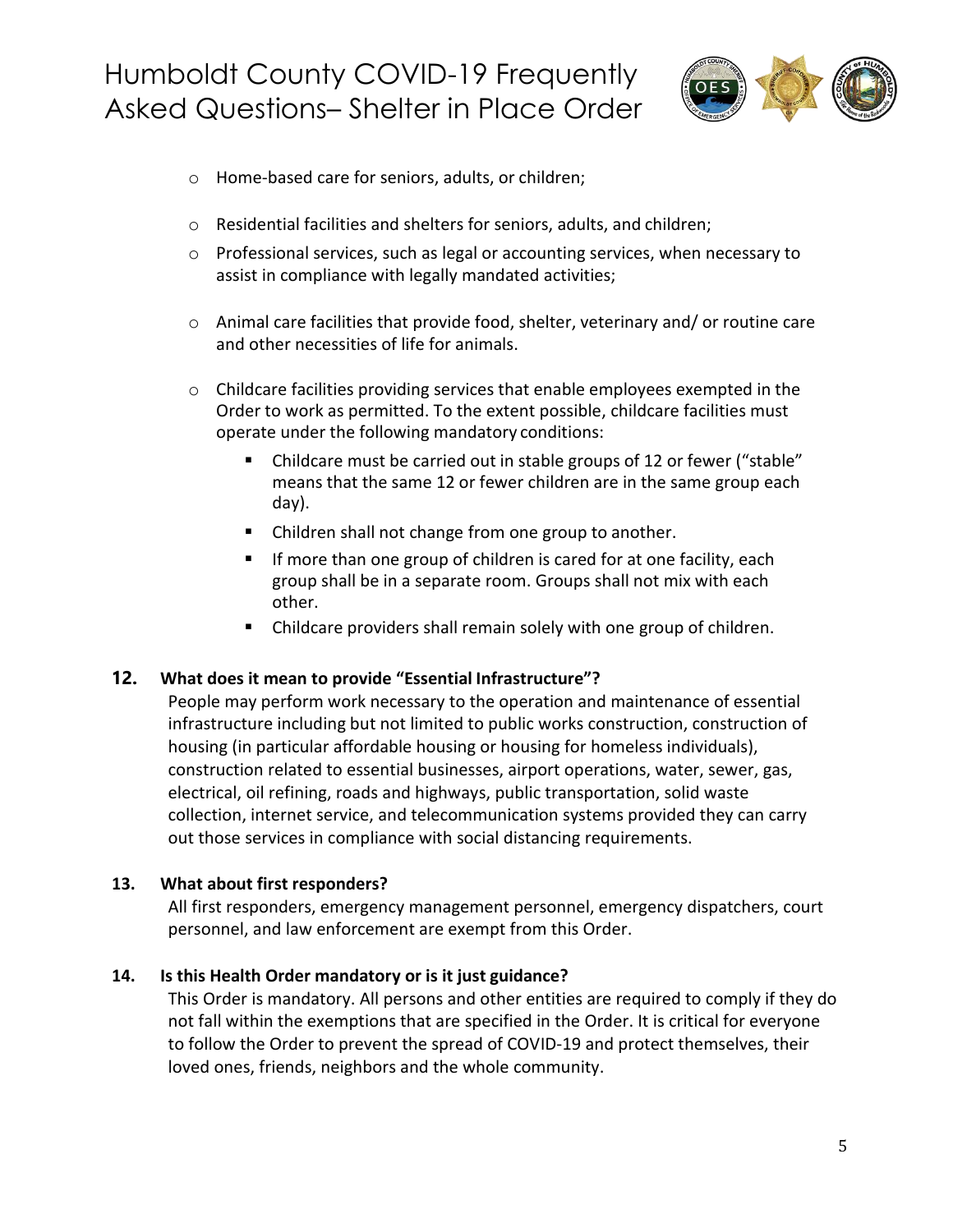

- **15. [Can I still seek non-essential medical care like eye exams, teeth cleaning, elective](https://humboldtgov.org/FAQ.aspx?TID=93)  [procedures, etc.?](https://humboldtgov.org/FAQ.aspx?TID=93)** Generally, you should postpone these if possible. Check with your provider of routine care for specific guidance. They may cancel services. You should not expose yourself or others for health care or maintenance care that can wait a few weeks.
- **16. [What medical and health-related activities are considered](https://humboldtgov.org/FAQ.aspx?TID=93) essential?** People may obtain services at any hospital, clinic, dentist, pharmacy, pharmaceutical or biotechnology company, other healthcare facility, healthcare supplier, home healthcare service, mental health provider, and any related healthcare service. This DOES NOT include fitness, exercise gyms, nail salons, spas and other facilities.
- **17. [How do I obtain medical or recreational](https://humboldtgov.org/FAQ.aspx?TID=93) cannabis?** Licensed cannabis businesses will remain open but shall operate only via curbside pickup or delivery.
- **18. [What if my pet needs access to](https://humboldtgov.org/FAQ.aspx?TID=93) care?**

You are able to seek veterinary care for your pets.

**19. [Should I stock up on food, necessities like toilet paper, and on](https://humboldtgov.org/FAQ.aspx?TID=93) medicines?**

No. You will continue to be able to purchase these items whenever you need them. Grocery stores, pharmacies and hardware stores will remain open. To ensure there is enough for everyone, please continue to buy normal quantities of these items on the same schedule you normally do.

**20. [Can I still get mail and](https://humboldtgov.org/FAQ.aspx?TID=93) deliveries?**

Yes. You will still be able to get mail and other deliveries at your home.

- **21. [Can I still order the things I need online and have them delivered to my](https://humboldtgov.org/FAQ.aspx?TID=93) residence?** Yes. The Order identifies businesses that deliver goods or services directly to residences as "essential businesses" that may continue to operate.
- **22. Can I get my [prescriptions](https://humboldtgov.org/FAQ.aspx?TID=93) or other health care supplies? Can I leave home to go to the [pharmacy](https://humboldtgov.org/FAQ.aspx?TID=93) to get [my prescription](https://humboldtgov.org/FAQ.aspx?TID=93) filled?**

Yes. Drug stores and other medical supply stores are allowed to operate. When possible, you should have the drug store deliver your prescription medicine to your home.

**23. Can I visit loved ones in the [hospital,](https://humboldtgov.org/FAQ.aspx?TID=93) nursing home, skilled nursing facility, or other [residential](https://humboldtgov.org/FAQ.aspx?TID=93) care [facility?](https://humboldtgov.org/FAQ.aspx?TID=93)**

Generally, no. Existing Orders of the Health Officer addressing this emergency prohibit non-necessary visitation to these kinds of facilities. Please contact the facility you want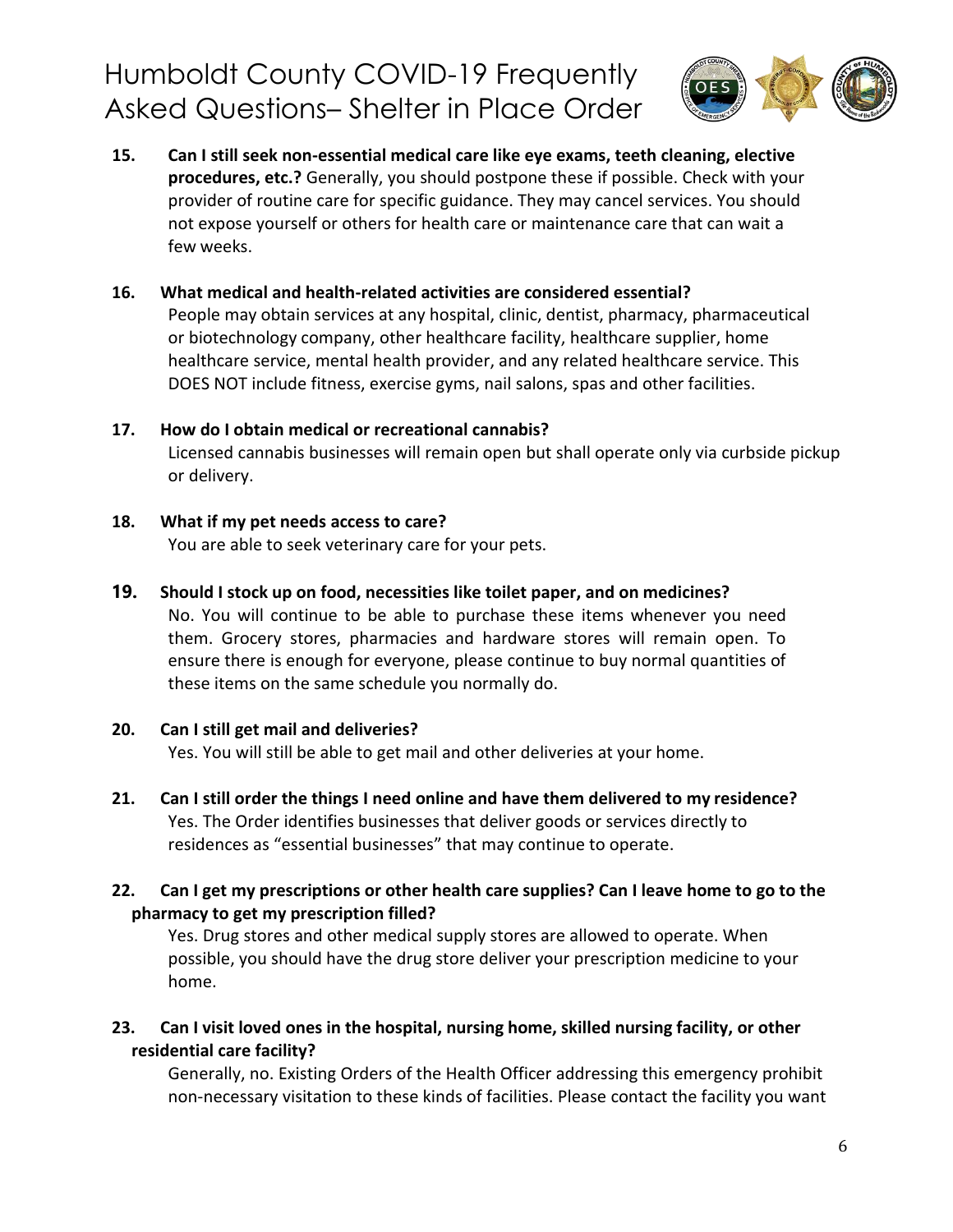

to visit by phone before you visit to inquire about the status of visits. This is difficult, but it is necessary in order to protect hospital staff and other patients.

### **24. [Are non-profit organizations allowed to continue](https://humboldtgov.org/FAQ.aspx?TID=93) operating?**

If they provide essential services as described in the other, then yes, they can and should continue providing those services. This would include non-profits operating food pantries, providing housing for homeless residents, and many other critical services.

### **25. [Where does this Order](https://humboldtgov.org/FAQ.aspx?TID=93) apply?**

This Order is in effect in all of Humboldt County

**26. I run [an "Essential](https://humboldtgov.org/FAQ.aspx?TID=93) Business," as defined by the Order. Do I need to get an official letter of [authorization](https://humboldtgov.org/FAQ.aspx?TID=93) [from the County to](https://humboldtgov.org/FAQ.aspx?TID=93) operate?**

No. If your business is in the list of Essential Businesses provided in the Order, then you may operate it. You do not need to obtain any specific authorization from the County to do so.

### **27. [Can I leave home to go to my church, synagogue, or](https://humboldtgov.org/FAQ.aspx?TID=93) mosque?**

No. For your safety as well as the safety of your fellow worshippers, we need to help each other fight the spread of COVID-19 by staying at home. Places of worship may offer remote access to services, such as by emails, video streaming, or teleconference.

### **28. Am I allowed to leave [the areas](https://humboldtgov.org/FAQ.aspx?TID=93) covered by this Order in order to travel to/from a job [outside](https://humboldtgov.org/FAQ.aspx?TID=93) the [County? Does the Order allow me to leave the](https://humboldtgov.org/FAQ.aspx?TID=93) County?**

Yes, but only to perform "essential activities," operate or work in "essential businesses," or to maintain "essential governmental functions," as those terms are defined in the Order. Individuals engaged in any "essential travel" must comply with all Social Distancing Requirements as defined in the Order. Otherwise, all travel is prohibited.

### **29. [Why are we doing](https://humboldtgov.org/FAQ.aspx?TID=93) this?**

This is a critical intervention to reduce harm from the spread of the coronavirus in our community. There are cases of community transmission of the virus in other communities, which is easily spread between people.

Because the virus spreads so easily, without dramatic intervention like this Order it would result in so many people needing medical attention in a hospital setting that our hospitals will be overwhelmed. If we do not take steps to slow the spread, we may not have enough beds or equipment to adequately care for the most seriously ill. Our health care workers and other first responders are also at risk, and if they get sick there are fewer people to provide health care and first response services.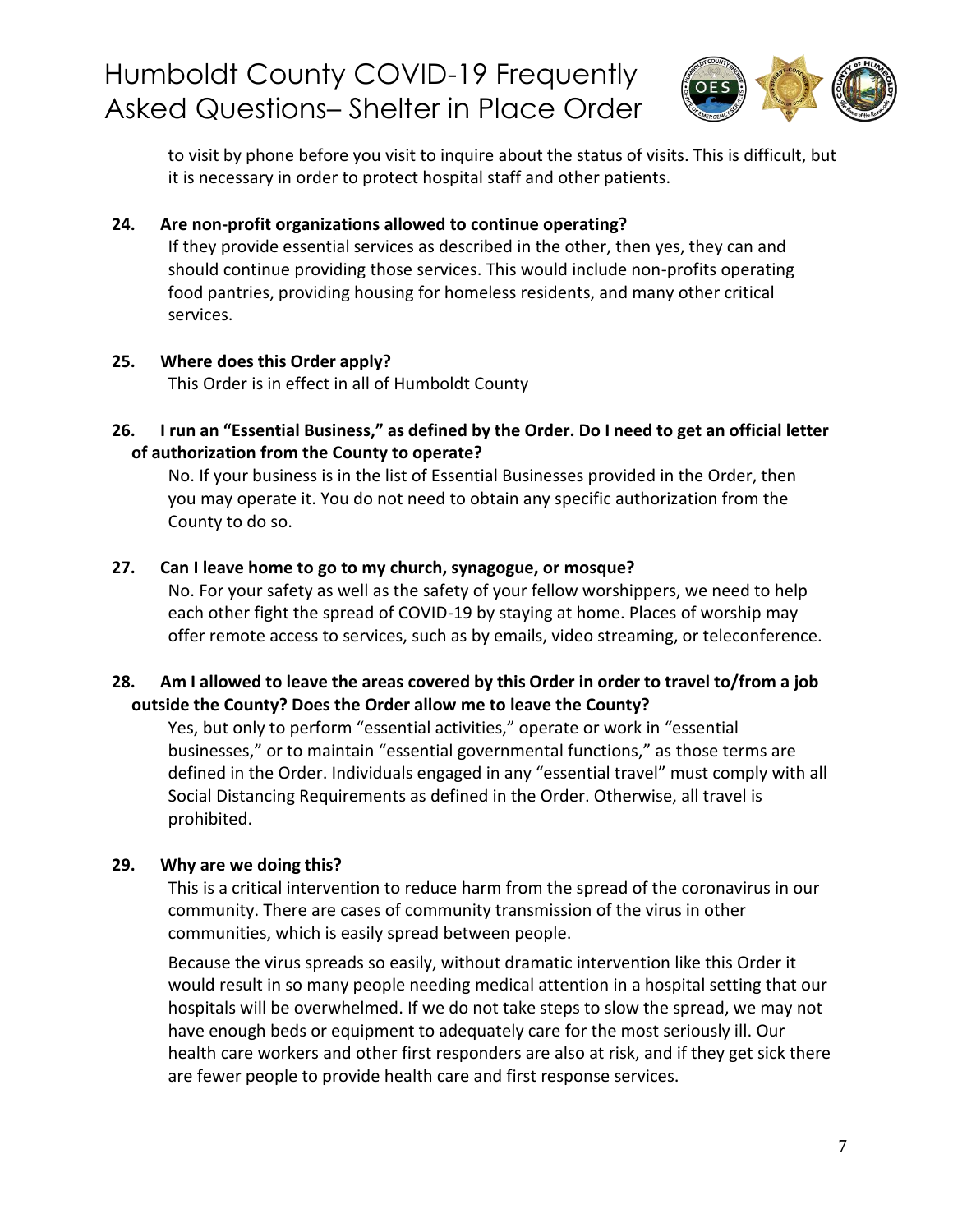

If this succeeds, it means that there will be health care available for those who get sick with COVID-19 or who need emergency medical care for accidents, heart attacks, strokes, and other routine medical conditions. The Order also protects everyone's ability to seek emergency health care when needed.

Now is the time to do everything we can to prevent the situation from getting much worse in a matter of days or weeks. Every hour counts. We need and appreciate the cooperation of everyone who lives and works in Humboldt County to act immediately.

#### **30. [Can I leave home to](https://humboldtgov.org/FAQ.aspx?TID=93) exercise?**

If you will be outdoors and not in close contact with other people, yes. Otherwise, no. Fitness centers, exercise gyms, recreational centers, golf courses, and public pools are not permitted to operate.

#### **31. [Are Humboldt County Parks open during the Shelter in Place](https://humboldtgov.org/FAQ.aspx?TID=93) Order?**

Some Humboldt County parks, trails and beaches remain open for day use so the community can engage in self-directed outdoor exercise (hiking, walking, biking) while following social distancing and personal hygiene guidelines to avoid the spread of the virus.

However, there are limitations on the use of park and recreational areas. All play structures, equipment, courts, gazebos, picnic tables, and other similar communal structures are closed. Any area of a public park that does not allow at least six feet of social distancing will be closed. Golf courses will not be allowed to operate. Participation in team sports is not allowed. Camping and social gatherings will not be allowed while the Order is in effect. Finally, if a park is closed by its controlling jurisdiction, the park will be off-limits to the public.

#### **32. [Can I go out to do laundry or have my laundry](https://humboldtgov.org/FAQ.aspx?TID=93) done?**

Yes. Laundromats, dry cleaners, and laundry service providers are considered "Essential Businesses" and you may use their services as long as you follow social distancing and personal hygiene guidelines while doing so.

### **33. [Can I get a ride in my favorite ride share/on demand service or a](https://humboldtgov.org/FAQ.aspx?TID=93) taxi?**

Yes, but these services can only be used for "essential activities," to get to and from work to operate "essential businesses," or to provide "essential governmental functions," which are defined in the Order. Keep in mind that being in close quarters in a vehicle that has been shared with many others should be avoided if possible.

### **34. [If I'm outside the county traveling for vacation or business, am I allowed to come](https://humboldtgov.org/FAQ.aspx?TID=93) home?**

Yes. The Order permits you to return home. The order also allows for the travel and lodging of essential service providers, including those operating essential businesses, providing healthcare services or need care to an ill friend or family member.